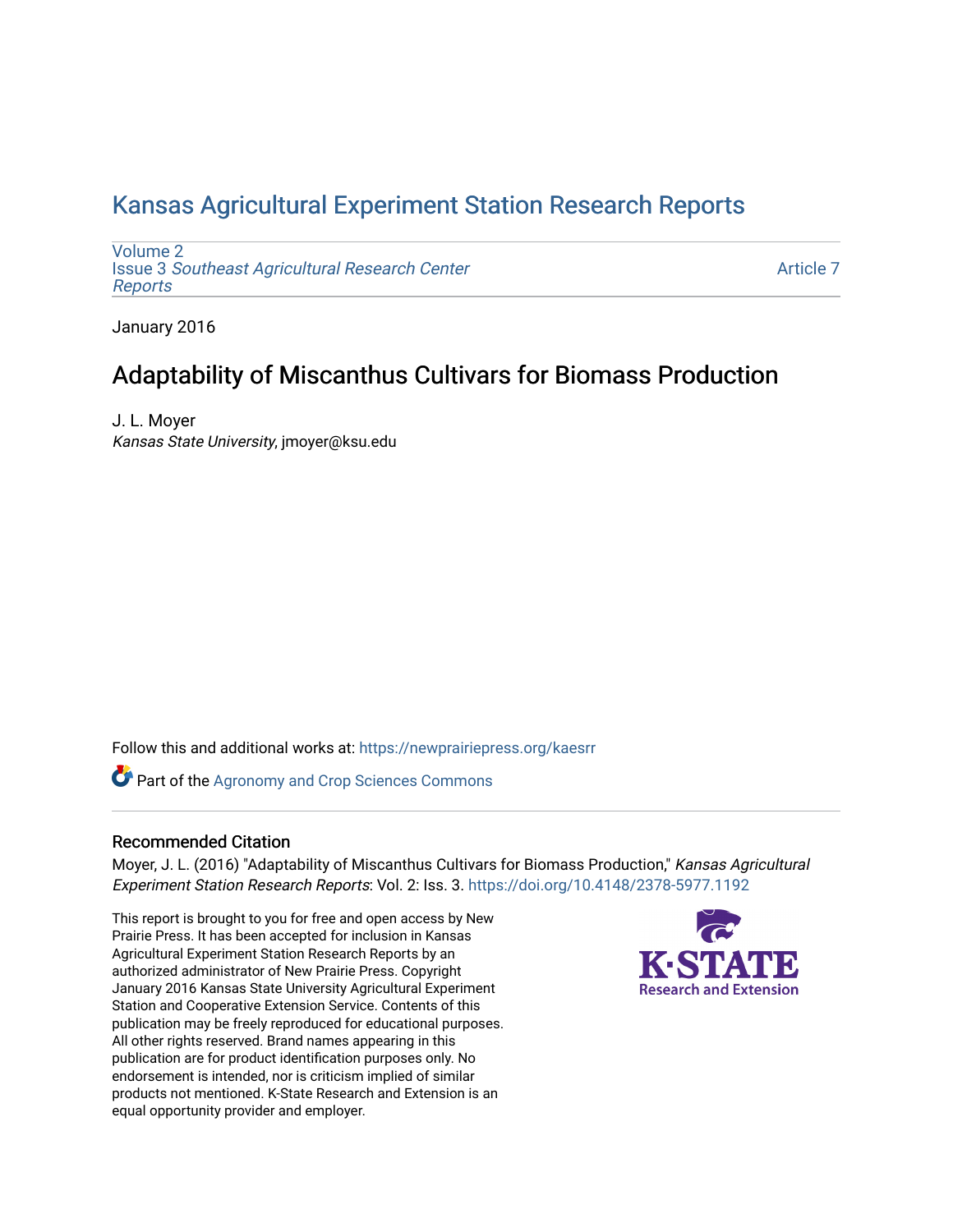### Adaptability of Miscanthus Cultivars for Biomass Production

### Abstract

In 2015, miscanthus dry matter (DM) did not differ between cultivars, averaging 10,250 lb DM/a. Total three-year production for the cultivars was also similar, averaging 26,170 lb/a.

### Keywords

pastures, hay

### Creative Commons License



This work is licensed under a [Creative Commons Attribution 4.0 License](https://creativecommons.org/licenses/by/4.0/).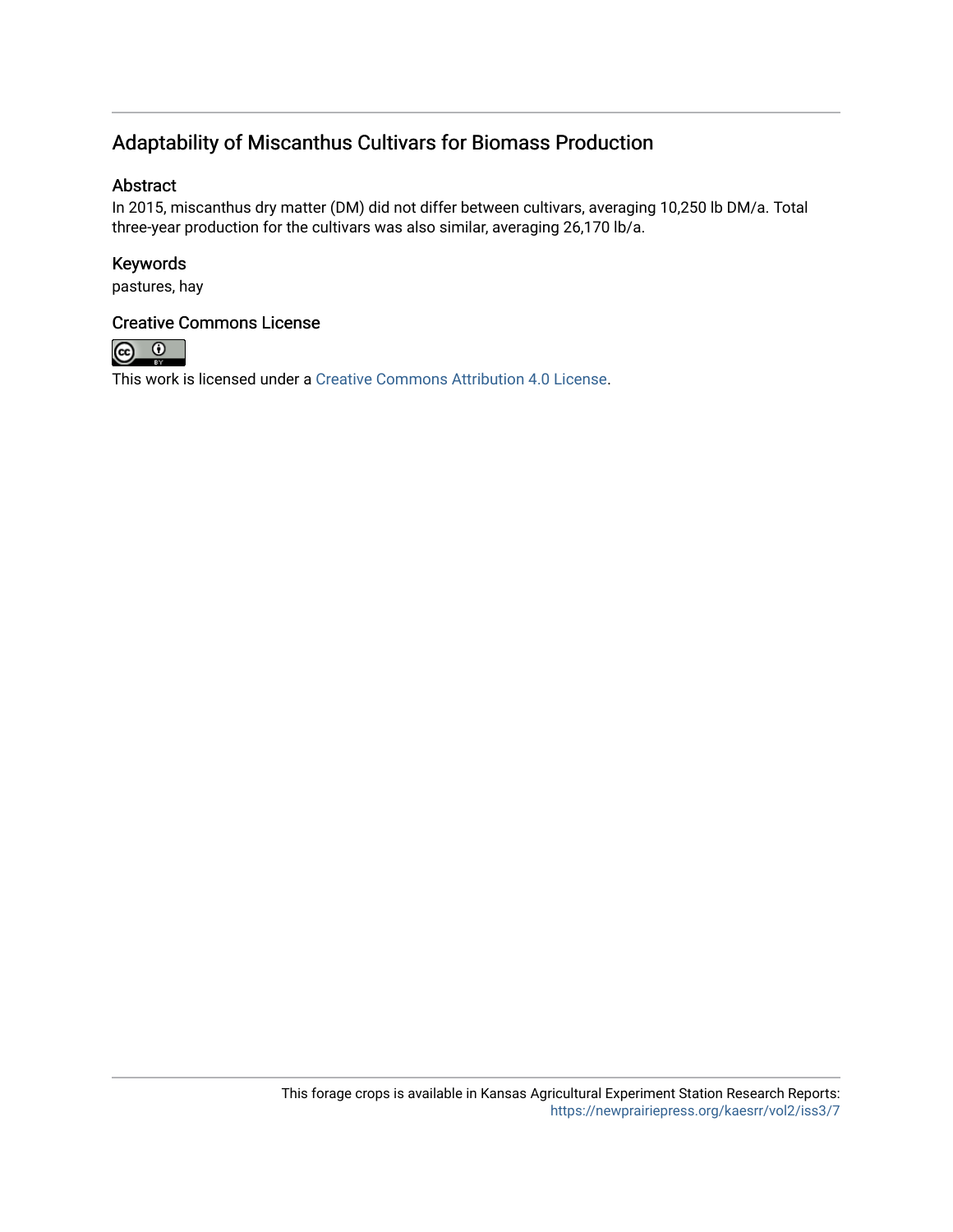

# 2016 SEARC Agricultural Research

# Adaptability of Miscanthus Cultivars for Biomass Production

*J.L. Moyer*

### **Summary**

In 2015, miscanthus dry matter (DM) did not differ between cultivars, averaging 10,250 lb DM/a. Total three-year production for the cultivars was also similar, averaging 26,170 lb/a.

### **Introduction**

Miscanthus is a productive, efficient genus of warm-season perennial grass. Because of its growth potential and stalk properties, miscanthus has been identified by the U.S. Department of Energy as a possible dedicated energy crop. This study was established to compare cultivars for adaptation in eastern Kansas and to produce biomass to test for suitability as a bioenergy crop.

# Experimental Procedures

Two cultivars were planted on 3-ft spacings on May 24, 2012 in four replications at the Mound Valley Unit of the Southeast Agricultural Research Center. The initial soil test indicated 18 and 280 lb/a of available phosphorus (P) and potassium (K), respectively, with 2.0% organic matter and pH 6.2 in a silty clay loam.

Plots were 3 rows, with seven plants per row. Plants were irrigated occasionally in the summer of 2012, but several were replanted in late May through early June 2013. Cultivation was performed for weed control in the summer of 2012 and once in 2013; however, no further cultural practices have been performed. The center row of each plot was harvested at 2.5-in. height after each growing season, occurring in 2015 on December 10. At harvest, biomass was subsampled, dried at 140°F for moisture content, and saved for analysis.

### Results and Discussion

Each year, dry matter (DM) production of the cultivars was similar (*P* > 0.10, Table 1). In 2013, average yield was less than 5,000 lb/a, because only 1.40 in. of rainfall was received between June 5 and July 20, and stands were not fully established. In 2014 and 2015, DM production did not differ between cultivars, averaging 10,970 and 10,250 lb/a, respectively. The three-year production thus totaled 26,170 lb DM/a, for an average yield of 8,720 lb/a/yr.